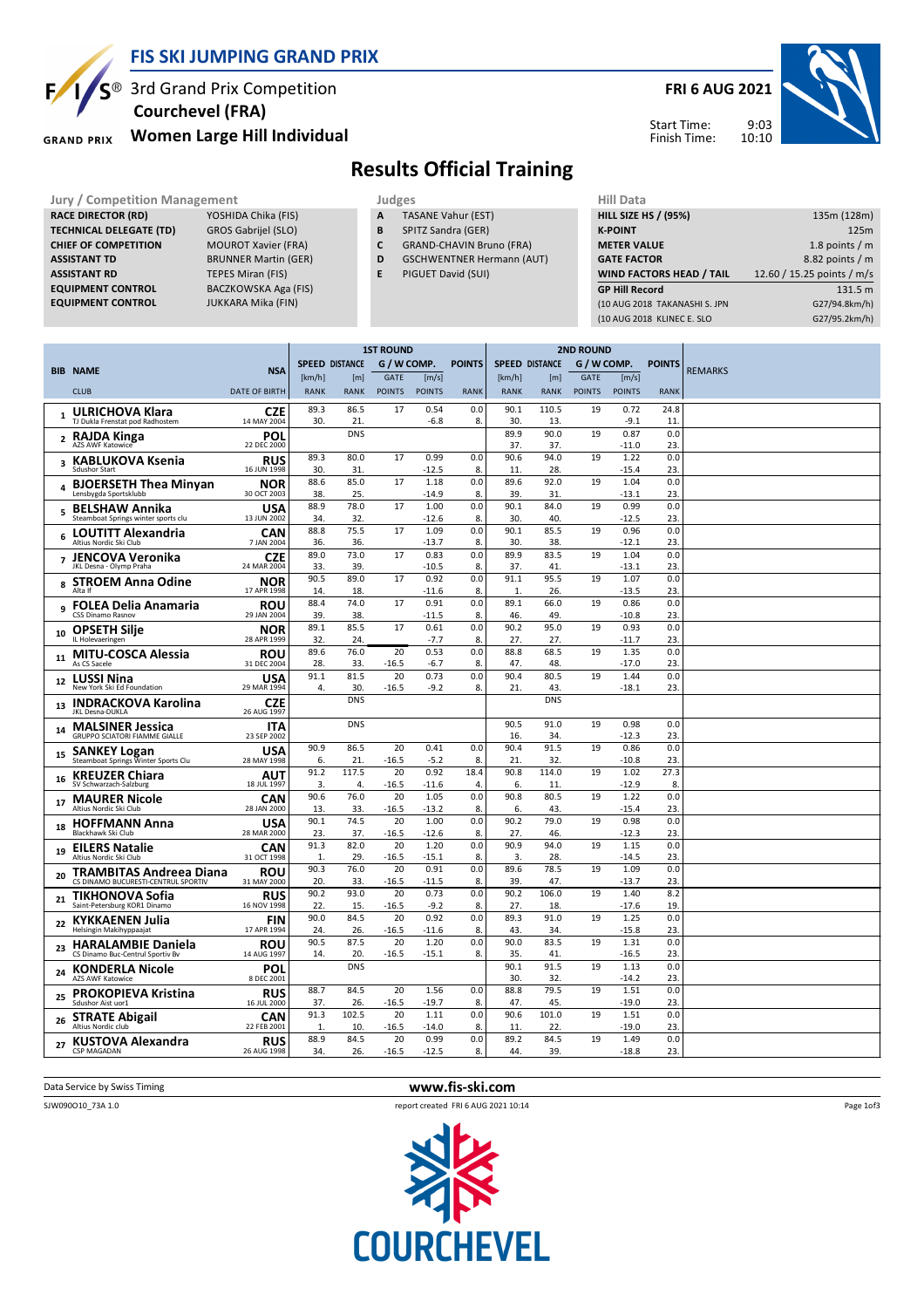

S<sup>®</sup> 3rd Grand Prix Competition  **Courchevel (FRA)**

**Women Large Hill Individual GRAND PRIX** 

**FRI 6 AUG 2021**



Start Time: Finish Time:

## **Results Official Training**

|    |                                                              |                           | <b>1ST ROUND</b>      |                       |               |                 |               | <b>2ND ROUND</b>      |                       |               |                 |                      |                |
|----|--------------------------------------------------------------|---------------------------|-----------------------|-----------------------|---------------|-----------------|---------------|-----------------------|-----------------------|---------------|-----------------|----------------------|----------------|
|    |                                                              |                           | <b>SPEED DISTANCE</b> |                       | G / W COMP.   |                 | <b>POINTS</b> | <b>SPEED DISTANCE</b> |                       | G / W COMP.   |                 | <b>POINTS</b>        |                |
|    | <b>BIB NAME</b>                                              | <b>NSA</b>                | [km/h]                | [ <sub>m</sub> ]      | <b>GATE</b>   | [m/s]           |               | [km/h]                | [m]                   | <b>GATE</b>   | [m/s]           |                      | <b>REMARKS</b> |
|    | <b>CLUB</b>                                                  | <b>DATE OF BIRTH</b>      | <b>RANK</b>           | <b>RANK</b>           | <b>POINTS</b> | <b>POINTS</b>   | <b>RANK</b>   | <b>RANK</b>           | <b>RANK</b>           | <b>POINTS</b> | <b>POINTS</b>   | <b>RANK</b>          |                |
| 28 | <b>RUPPRECHT Anna</b>                                        | GER                       | 89.4                  | 86.5                  | 20            | 0.78            | 0.0           | 89.4                  | 90.5                  | 19            | 1.27            | 0.0                  |                |
|    | SC Degenfeld                                                 | 29 DEC 1996               | 29.                   | 21.                   | $-16.5$       | $-9.8$          | 8.            | 42                    | 36.                   |               | $-16.0$         | 23.                  |                |
| 29 | <b>FREITAG Selina</b><br>Sg Nickelhuette Aue                 | GER<br>19 MAY 2001        | 90.9<br>6.            | 110.5<br>6.           | 20<br>$-16.5$ | 1.16<br>$-14.6$ | 2.8<br>6.     | 90.6<br>11            | 110.0<br>14.          | 19            | 1.28<br>$-16.1$ | 16.9<br>15.          |                |
| 30 | <b>SETO Yuka</b><br>Hokkaido High-Tech Athlete Club          | JPN<br>22 FEB 1997        |                       | <b>DNS</b>            |               |                 |               | 90.8<br>6.            | 100.0<br>23.          | 19            | 1.38<br>$-17.4$ | 0.0<br>23.           |                |
| 31 | <b>GOERLICH Luisa</b><br>WSV 08 Lauscha                      | GER<br>21 DEC 1998        | 90.5<br>14.           | 93.0<br>15.           | 20<br>$-16.5$ | 1.04<br>$-13.1$ | 0.0<br>8.     | 90.0<br>35.           | 103.5<br>20.          | 19            | 1.60<br>$-20.2$ | 1.1<br>22.           |                |
| 32 | <b>PAGNIER Josephine</b><br>RISOUX CLUB CHAUX NEUVE          | <b>FRA</b><br>4 JUN 2002  |                       | <b>DNS</b>            |               |                 |               | 90.3<br>23.           | 102.5<br>21.          | 19            | 1.19<br>$-15.0$ | 4.5<br>21.           |                |
| 33 | <b>HESSLER Pauline</b><br>WSV 08 Lauscha                     | <b>GER</b><br>13 SEP 1998 | 90.5<br>14.           | 88.0<br>19.           | 20<br>$-16.5$ | 0.86<br>$-10.8$ | 0.0<br>8.     | 90.3<br>23.           | 96.5<br>24.           | 19            | 1.33<br>$-16.8$ | 0.0<br>23.           |                |
| 34 | <b>SEYFARTH Juliane</b><br>WSC 07 Ruhla                      | GER<br>19 FEB 1990        | 90.8<br>10.           | 108.5<br>7.           | 20<br>$-16.5$ | 0.88<br>-11.1   | 2.7<br>7.     | 90.3<br>23.           | 107.0<br>17.          | 19            | 1.16<br>$-14.6$ | 13.0<br>16.          |                |
| 35 | <b>MAKHINIA Irma</b><br>Gbu Csp sochi                        | <b>RUS</b><br>6 SEP 2002  | 90.0<br>24.           | 90.5<br>17.           | 20<br>$-16.5$ | 0.70<br>$-8.8$  | 0.0<br>8.     | 90.1<br>30.           | 92.5<br>30.           | 19            | 0.87<br>$-11.0$ | 0.0<br>23.           |                |
| 36 | <b>MALSINER Lara</b><br><b>GRUPPO SCIATORI FIAMME GIALLE</b> | <b>ITA</b><br>14 APR 2000 |                       | <b>DNS</b>            |               |                 |               | 91.1<br>1.            | 107.5<br>16.          | 19            | 1.38<br>$-17.4$ | 11.1<br>17.          |                |
| 37 | <b>RAUTIONAHO Jenny</b><br>Ounasyaara Ski club               | <b>FIN</b><br>26 JUL 1996 | 90.3<br>20.           | 99.0<br>12.           | 20<br>$-16.5$ | 0.92<br>$-11.6$ | 0.0<br>8.     | 90.3<br>23.           | 104.5<br>19.          | 19            | 1.24<br>$-15.6$ | 7.5<br>20.           |                |
| 38 | <b>IWABUCHI Kaori</b><br>Kitano Construction Corp. Ski Club  | JPN<br>28 APR 1993        |                       | <b>DNS</b>            |               |                 |               | 90.8<br>6.            | 127.0<br>3.           | 19            | 1.29<br>$-16.3$ | 47.3<br>3.           |                |
| 39 | <b>CLAIR Julia</b><br>Xonrupt                                | <b>FRA</b><br>20 MAR 1994 | 90.4<br>19.           | 111.5<br>5.           | 20<br>-16.5   | 1.04<br>$-13.1$ | 6.1<br>5.     |                       | <b>DNS</b>            |               |                 |                      |                |
| 40 | ROGELJ Spela<br>SSK Ilirija                                  | SLO<br>8 NOV 1994         | 90.8<br>10.           | 104.0<br>9.           | 20<br>-16.5   | 0.61<br>$-7.7$  | 0.0<br>8.     | 90.5<br>16.           | 111.5<br>12.          | 19            | 1.32<br>$-16.6$ | 19.1<br>13.          |                |
| 41 | <b>EDER Lisa</b><br>SK Saalfelden                            | AUT<br>12 AUG 2001        | 91.1<br>4.            | 98.5<br>13.           | 20<br>-16.5   | 0.72<br>$-9.1$  | 0.0<br>8      | 90.9<br>3.            | 110.0<br>14.          | 19            | 1.27<br>$-16.0$ | 17.0<br>14.          |                |
| 42 | <b>SORSCHAG Sophie</b><br>SV Villach                         | <b>AUT</b><br>14 NOV 1998 | 90.9<br>6.            | 97.5<br>14.           | 20<br>-16.5   | 0.78<br>$-9.8$  | 0.0<br>8.     | 90.5<br>16.           | 116.5<br>8.           | 19            | 1.59<br>$-20.0$ | 24.7<br>12.          |                |
| 43 | <b>ALTHAUS Katharina</b><br>SC 1906 Oberstdorf               | GER<br>23 MAY 1996        |                       | <b>DNS</b>            |               |                 |               | 90.9<br>3.            | 123.5<br>6.           | 19            | 1.57<br>$-19.8$ | 37.5<br>6.           |                |
| 44 | <b>BRECL Jerneja</b><br>SSK Mislinja                         | SLO<br>9 AUG 2001         | 90.8<br>10.           | 104.5<br>8.           | 20<br>$-16.5$ | 0.97<br>$-12.2$ | 0.0<br>8.     | 90.5<br>16.           | 119.0<br>7.           | 19            | 1.36<br>$-17.1$ | 32.1<br>7.           |                |
| 45 | <b>ITO Yuki</b><br>Tsuchiva Home Ski Team                    | JPN<br>10 MAY 1994        |                       | <b>DNS</b>            |               |                 |               | 90.6<br>11            | 116.5<br>8.           | 19            | 1.46<br>$-18.4$ | 26.3<br>10.          |                |
| 46 | <b>KRIZNAR Nika</b><br><b>SSK NORICA ZIRI</b>                | <b>SLO</b><br>9 MAR 2000  | 90.5<br>14.           | 119.5<br>3.           | 20<br>$-16.5$ | 1.03<br>$-13.0$ | 20.6<br>3.    | 90.6<br>11            | 127.5<br>2.           | 19            | 1.44<br>$-18.1$ | 46.4<br>4.           |                |
| 47 | <b>KLINEC Ema</b><br><b>SSK NORICA ZIRI</b>                  | <b>SLO</b><br>2 JUL 1998  | 90.9<br>6.            | 125.0<br>$\mathbf{1}$ | 20<br>$-16.5$ | 1.20<br>$-15.1$ | 28.4<br>2.    | 90.5<br>16.           | 125.5<br>4.           | 19            | 1.45<br>$-18.3$ | 42.6<br>5.           |                |
| 48 | <b>MARUYAMA Nozomi</b><br>Kitano SC                          | JPN<br>2 JUN 1998         |                       | <b>DNS</b>            |               |                 |               | 90.8<br>6.            | 116.5<br>8.           | 19            | 1.42<br>$-17.9$ | 26.8<br>9.           |                |
| 49 | <b>KRAMER Marita</b><br>SK Saalfelden                        | <b>AUT</b><br>25 OCT 2001 |                       | <b>DNS</b>            |               |                 |               | 89.6<br>39.           | 129.5<br>$\mathbf{1}$ | $°$<br>16.6   | 1.24<br>$-15.6$ | 69.1<br>$\mathbf{1}$ |                |
| 50 | <b>PINKELNIG Eva</b><br><b>WSV Tschagguns</b>                | AUT<br>27 MAY 1988        | 89.7<br>27.           | 101.5<br>11.          | 18<br>$-5.6$  | 1.45<br>$-18.3$ | 0.0<br>8.     | 88.8<br>47.           | 96.0<br>25.           | 16<br>16.6    | 1.17<br>$-14.7$ | 9.7<br>18.           |                |
| 51 | <b>TAKANASHI Sara</b><br>KURARAY                             | JPN<br>8 OCT 1996         |                       | <b>DNS</b>            |               |                 |               |                       | <b>DNS</b>            |               |                 |                      |                |
|    | 52 BOGATAJ Ursa<br>SSK Ilirija                               | <b>SLO</b><br>7 MAR 1995  | 90.0<br>24.           | 120.5<br>2.           | 18<br>$-5.6$  | 0.69<br>$-8.7$  | 37.6<br>1.    | 89.2<br>44.           | 125.0<br>5.           | 16<br>16.6    | 1.66<br>$-20.9$ | 55.7<br>2.           |                |

**Data Service by Swiss Timing WWW.fis-ski.com** 



Page 2of3